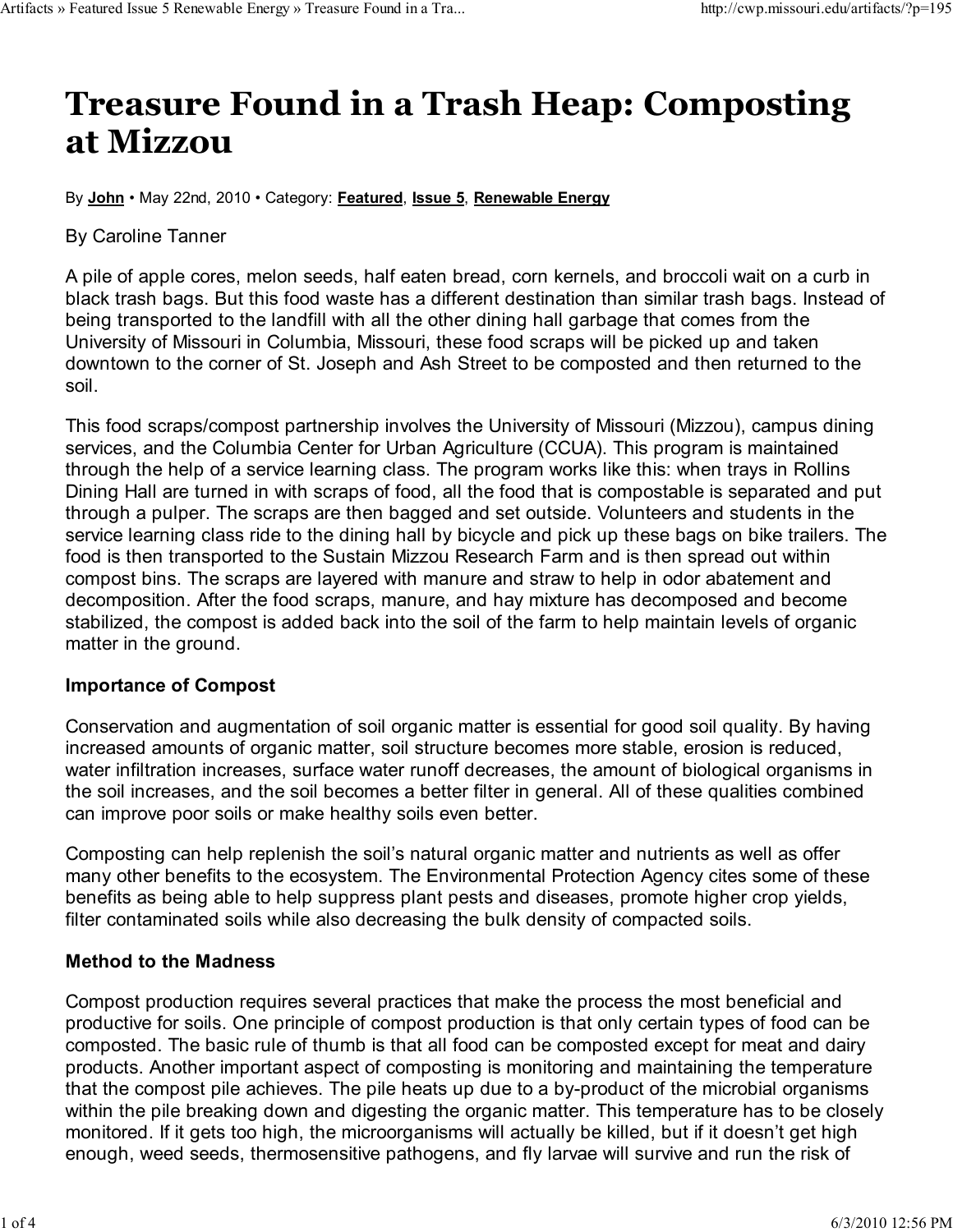contaminating the soil. Small particle size of the organic materials used in compost, aeration, and moisture content of 50-60% are also optimal conditions for prime compost.

#### Out of the Landfill and into the Soil

The university's donation of food scraps to the CCUA not only gets reusable waste out of the landfill, but it also offers the opportunity to replenish the local soil with essential nutrients by incorportating compost in them. These nutrients are what help the Sustain Mizzou Research



Cucumbers grown inside the Sustain Mizzou Research Garden's greenhouse. The compost gives the garden the nutrients it needs to be very productive. Photo by Caroline Tanner

Farm to produce the quantity of food that is does. What was once a vacant lot, covered in glass shards, has now become a small but highly productive plot of land only two blocks north of Broadway.

#### What's Being Saved

Solid Waste Management estimates Mizzou's annual solid waste as 8,042 tons. Of that, 550,000 pounds to 1.1 million pounds may be food waste. The food scraps that are donated to the CCUA is up to 1,500 pounds of food a week. That is 1,500 pounds of waste that is being saved from our landfills and going back into the soil. And those are just food scraps from one dining hall. Imagine how much food waste could be turned into healthy soil additions if all six campus dinning halls were to contribute to this project.

One reason that is often given as to why food scraps are not being collected from all the dinning halls is that Rollins Dining Hall is the only facility with a food pulper. This device chops up the food into smaller particles, spins it dry, and then dumps the food scraps into a trash bag. From here it heads to the compost bins. However, besides the smaller particle size which would aid in the decomposition of the food scraps, Bobby Johnson, active contributor to the CCUA and a main contributor to the success of this project, says that a pulper is not necessary. "The pulper required the food to be separated anyway, so there was just a little bit of change required" argues Johnson. He also states that as long as the food was separated, regardless of being pulped or not, the scraps could be composted properly. If this is true, all of Mizzou's dining halls have the possibility of composting their scraps with just a little extra time put into separating food scraps.

#### A Class for Compost

Urban Sustainable Development in Columbia, Environmental Studies course 2150, is the service learning class that is responsible for this composting project and maintaining the Sustain Mizzou Research Farm. Students in this class are charged with the duty of picking up food scraps from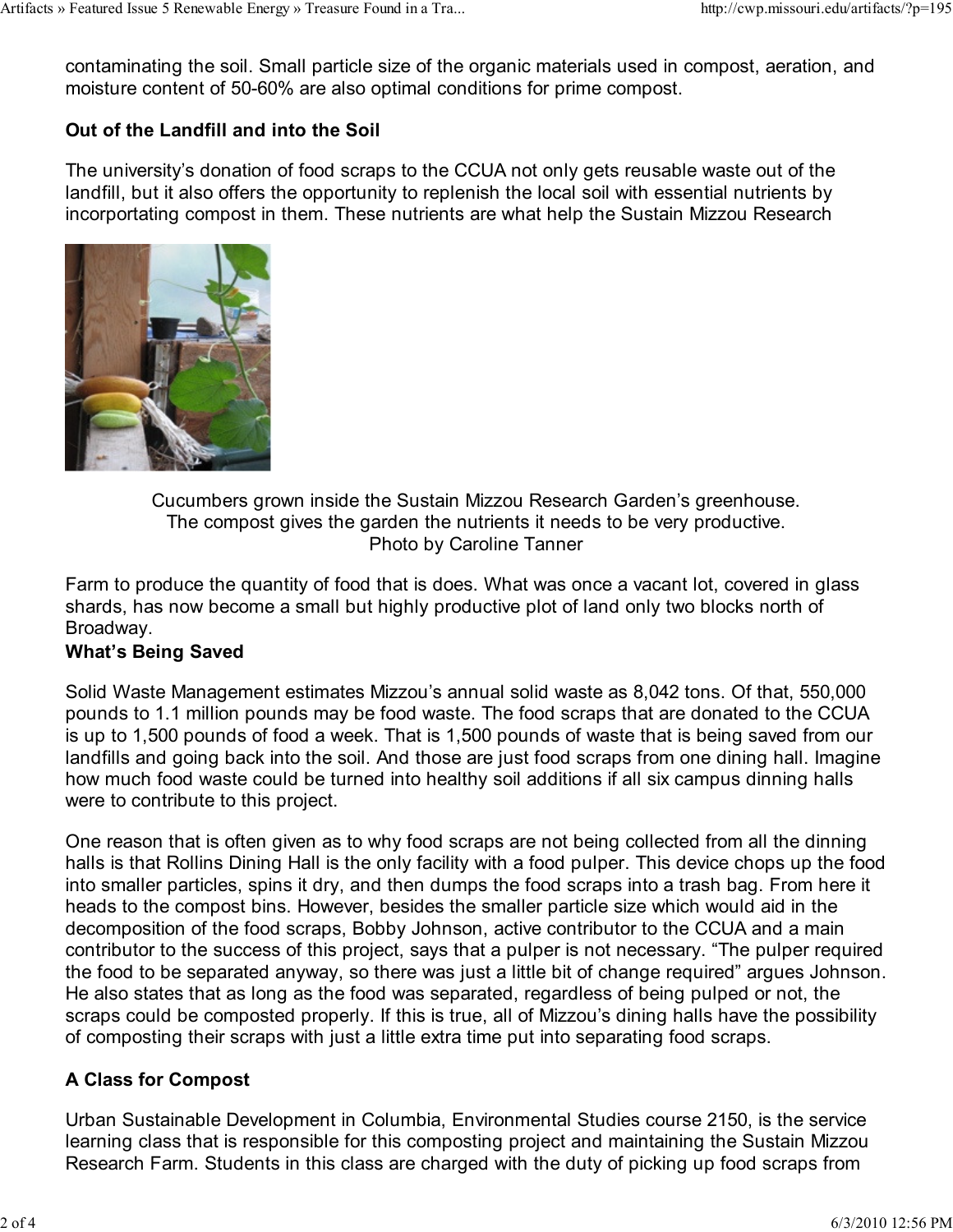Rollins and turning them into rich, decayed organic matter.

This class covers a wide range of subjects, such as garden management, raised bed construction, composting, winter season harvest, and rain barrels. However, composting is one of the class's main focuses. The students learn about the techniques of building a functioning compost pile, such as the layering of the food scraps and whether tilling the pile is necessary. This simple education about composting is eye-opening for some of the students. As Luke Wimmer, student and environmental science major, states, "I've developed a good respect for compost. I didn't realize it was a good way to recycle organic waste."

The material covered about composting does not only focus on compost methodology. Johnson, former teacher of the course, says that students also learn about soil, including ideas of soil quality and nutrient cycling.

Regardless of how in depth the class goes into soil properties, the importance of soils is most obviously stressed. While discussing methods to keeping soil healthy over winter, Johnson states, "Clover's good. Mulching is good. It's all good because it saves the dirt. We can kill every



Students and volunteers hard at work in the Sustain Mizzou Research Farm. Photo by Caroline Tanner

plant in this garden and its ok because we still have the dirt." Johnson realizes that as long as there is healthy soil with ample amounts of organic matter, virtually anything can be done with that earth.

#### Looking to the Future

The future looks bright for the CCUA. They have recently acquired two more pieces of land to expand their garden and compost operation. Educational programs for local schools and workshops for the community are on the organization's upcoming agenda. They will also continue to work with Stephen's College in obtaining manure for their compost. Starting next week, Columbia College will join this partnership by donating their food scraps as well.

However, this coming December, food scraps from Mizzou will stop being given to the CCUA for composting. Due to the closing of Rollins Dining Hall, the only dining hall out of the six on campus that separates their compostable food from non-compostables, food waste from the university will be insufficiently separated for composting purposes. After Rollins Hall closes, all of Mizzou's food waste will be joining the rest of campus's trash and going to landfill.

## Going Further

Find more information about CCUA and the opportunities they offer at their website. http://columbiaurbanag.org/